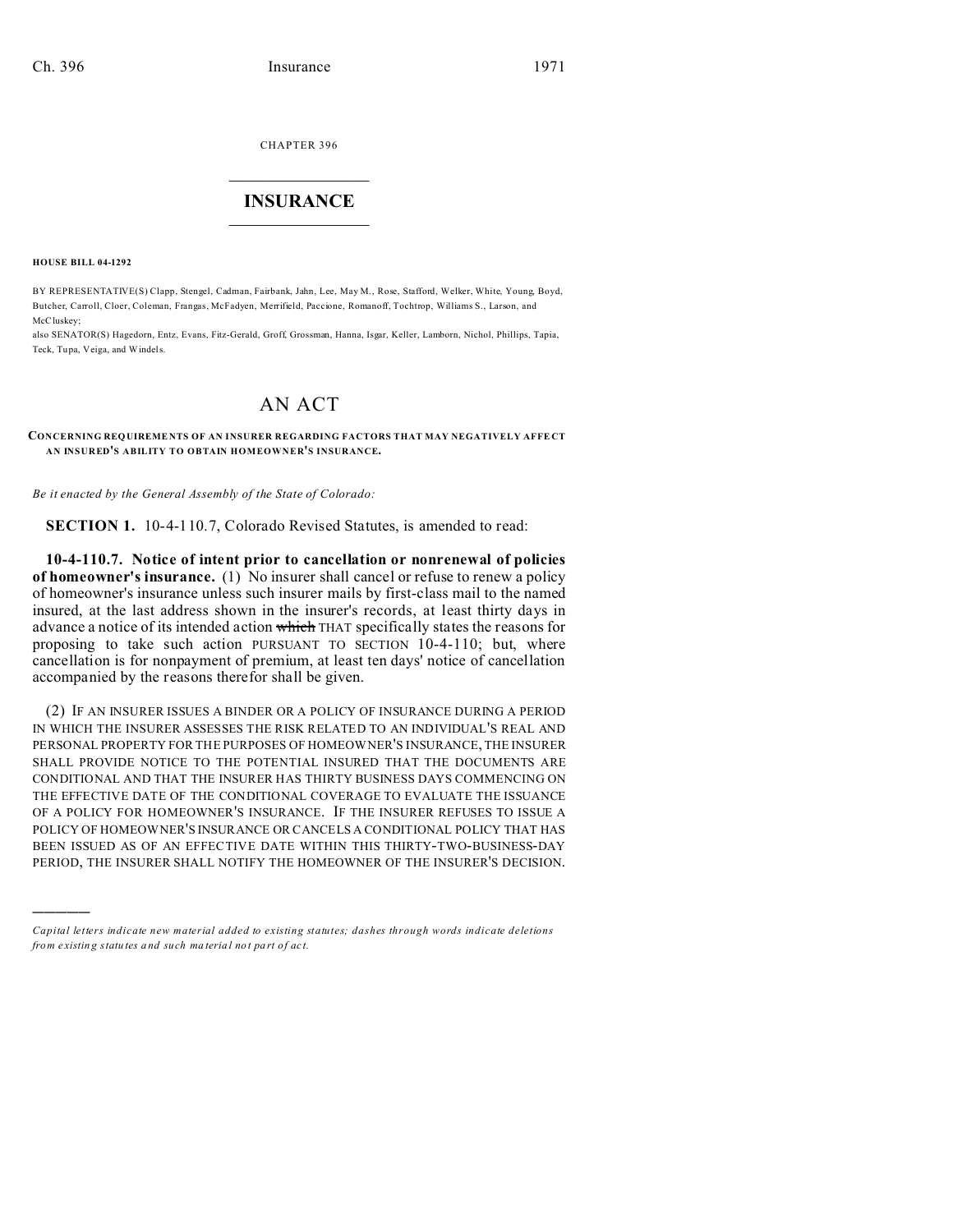1972 Insurance Ch. 396

IF THERE IS INFORMATION OBTAINED BY THE INSURER PRIOR TO THE EXPIRATION OF THE THIRTY-BUSINESS-DAY PERIOD THAT AN ARTICULATE AND REASONABLE BASIS EXISTS THAT THE INSURER MAY CANCEL COVERAGE AND THE INSURER BELIEVES THAT FURTHER INVESTIGATION OR REPAIR OF THE PROPERTY IS NECESSARY, THE THIRTY-BUSINESS-DAY PERIOD MAY BE EXTENDED. THE INSURER SHALL COMPLETE ANY INSPECTION ASSOCIATED WITH THE UNDERWRITING OF THE NEW PROPERTY WITHIN THE THIRTY-DAY PERIOD.

**SECTION 2.** Part 1 of article 4 of title 10, Colorado Revised Statutes, is amended BY THE ADDITION OF THE FOLLOWING NEW SECTIONS to read:

**10-4-110.6. Homeowner's insurance - definition.** FOR THE PURPOSES OF THIS ARTICLE, "HOMEOWNER'S INSURANCE" MEANS INSURANCE THAT COVERS DAMAGE OR LOSS TO ALL TYPES OF HOMES, INCLUDING, BUT NOT LIMITED TO, SITE-BUILT HOMES, MANUFACTURED HOMES, FACTORY-BUILT HOMES, AND MOBILE HOMES.

**10-4-116. Credit-based insurance scoring.** AN INSURER SHALL NOT USE CREDIT SCORING FOR THE ACCEPTANCE, DENIAL, RENEWAL, OR RATING OF A POTENTIAL INSURED FOR INSURANCE UNDERWRITING PURPOSES IN CONNECTION WITH HOMEOWNER'S INSURANCE.

**10-4-117. Loss history information report - notice to insured - definition.** (1) EACH INSURER SHALL PRINT IN AT LEAST TWELVE-POINT BOLD-FACED TYPE, ON THE FIRST PAGE OF EACH PACKET CONTAINING THE INSURANCE POLICY AND EACH PACKET CONTAINING THE RENEWAL NOTICE FOR HOMEOWNER'S INSURANCE OR AS A SEPARATE DOCUMENT:

(a) INFORMATION REGARDING HOW AN INSURED MAY OBTAIN A FREE COPY OF HIS OR HER LOSS HISTORY INFORMATION REPORT;

(b) A TOLL-FREE TELEPHONE NUMBER; AND

(c) A WEBSITE ADDRESS THAT THE INSURED MAY ACCESS TO OBTAIN THE LOSS HISTORY INFORMATION REPORT.

(2) FOR THE PURPOSES OF THIS SECTION, "LOSS HISTORY INFORMATION REPORT" MEANS A COMPILATION OF AN INSURED'S PRIOR LOSS HISTORY INFORMATION USED BY AN INSURER IN THE INSURED'S HOMEOWNER'S INSURANCE UNDERWRITING PROCESS. SUCH INFORMATION MAY INCLUDE, BUT NEED NOT BE LIMITED TO, THE NAME, DATE OF BIRTH, AND CLAIM INFORMATION SUCH AS DATE OF LOSS, TYPE OF LOSS, AND THE AMOUNTS PAID FOR THE LOSS, IF ANY, OR ANY OTHER INFORMATION THAT MAY NEGATIVELY AFFECT AN INSURED'S RATE OF HOMEOWNER'S INSURANCE OR THE ABILITY TO OBTAIN HOMEOWNER'S INSURANCE. A LOSS HISTORY INFORMATION REPORT SHALL INCLUDE ONLY INFORMATION REGARDING CLAIMS MADE TO AN INSURER AND SHALL NOT INCLUDE INFORMATION REGARDING INQUIRIES MADE TO THE INSURER.

**SECTION 3.** Part 1 of article 4 of title 10, Colorado Revised Statutes, is amended BY THE ADDITION OF A NEW SECTION to read:

## **10-4-110.8. Homeowner's insurance - prohibited practice.** (1) AN INSURER